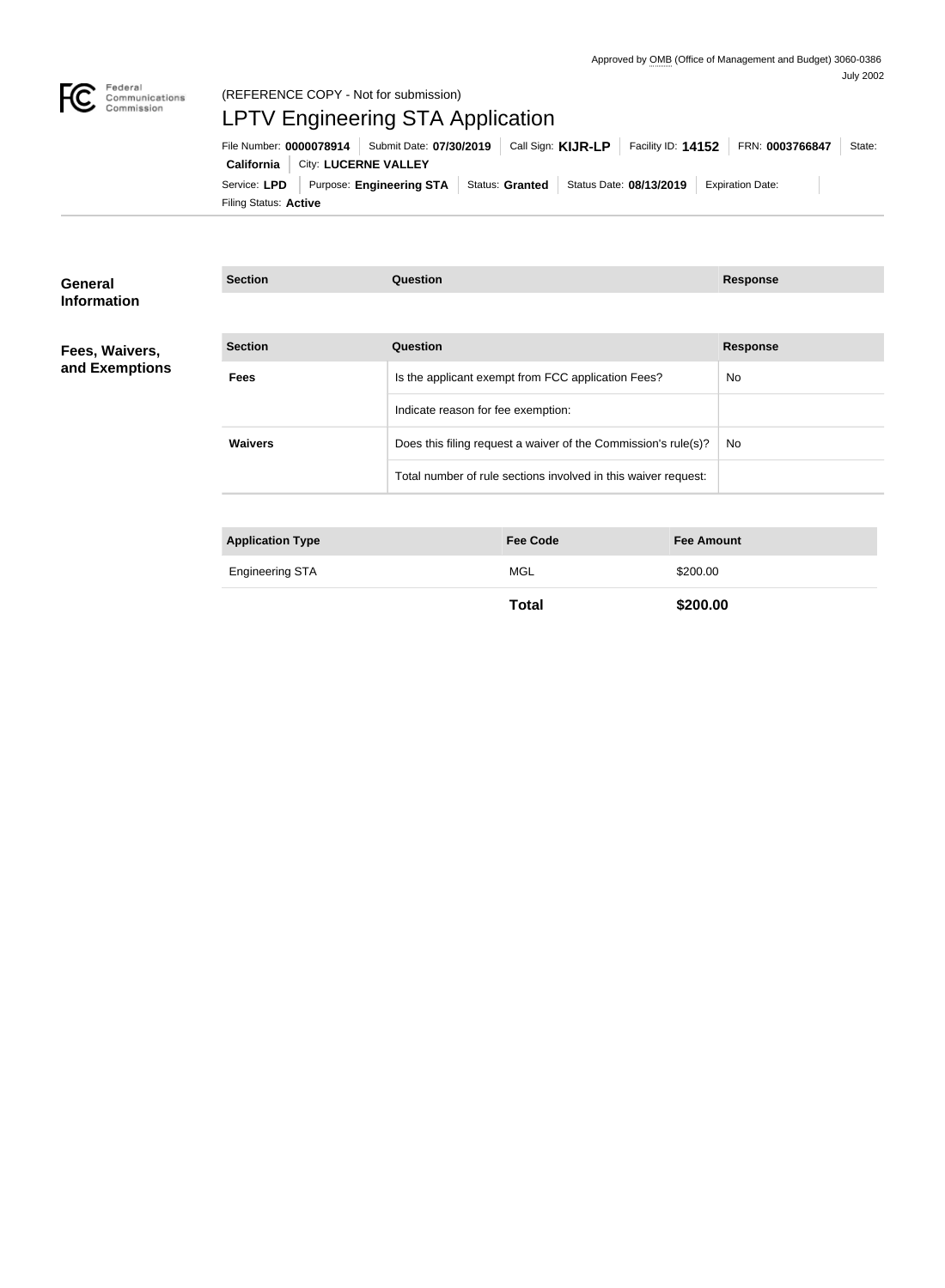### **Applicant Name, Type, and Contact Information**

| <b>Applicant</b>                                                                                                    | <b>Address</b>                                                                                                                  | <b>Phone</b>          | <b>Email</b>         | <b>Applicant</b><br><b>Type</b> |
|---------------------------------------------------------------------------------------------------------------------|---------------------------------------------------------------------------------------------------------------------------------|-----------------------|----------------------|---------------------------------|
| <b>BIRACH BROADCASTING CORPORATION</b><br><b>Applicant</b><br>Doing Business As: BIRACH<br>BROADCASTING CORPORATION | Sima Birach, President<br>21700 NORTHWESTERN<br><b>HWY STE 1190</b><br>TOWER 14<br>SOUTHFIELD, MI 48075<br><b>United States</b> | $+1(248)$<br>557-3500 | sima@provide.<br>net | Other                           |

#### **Authorization Holder Name**

 $\Box$  Check box if the Authorization Holder name is being updated because of the sale (or transfer of control) of the Authorization(s) to another party and for which proper Commission approval has not been received or proper notification provided.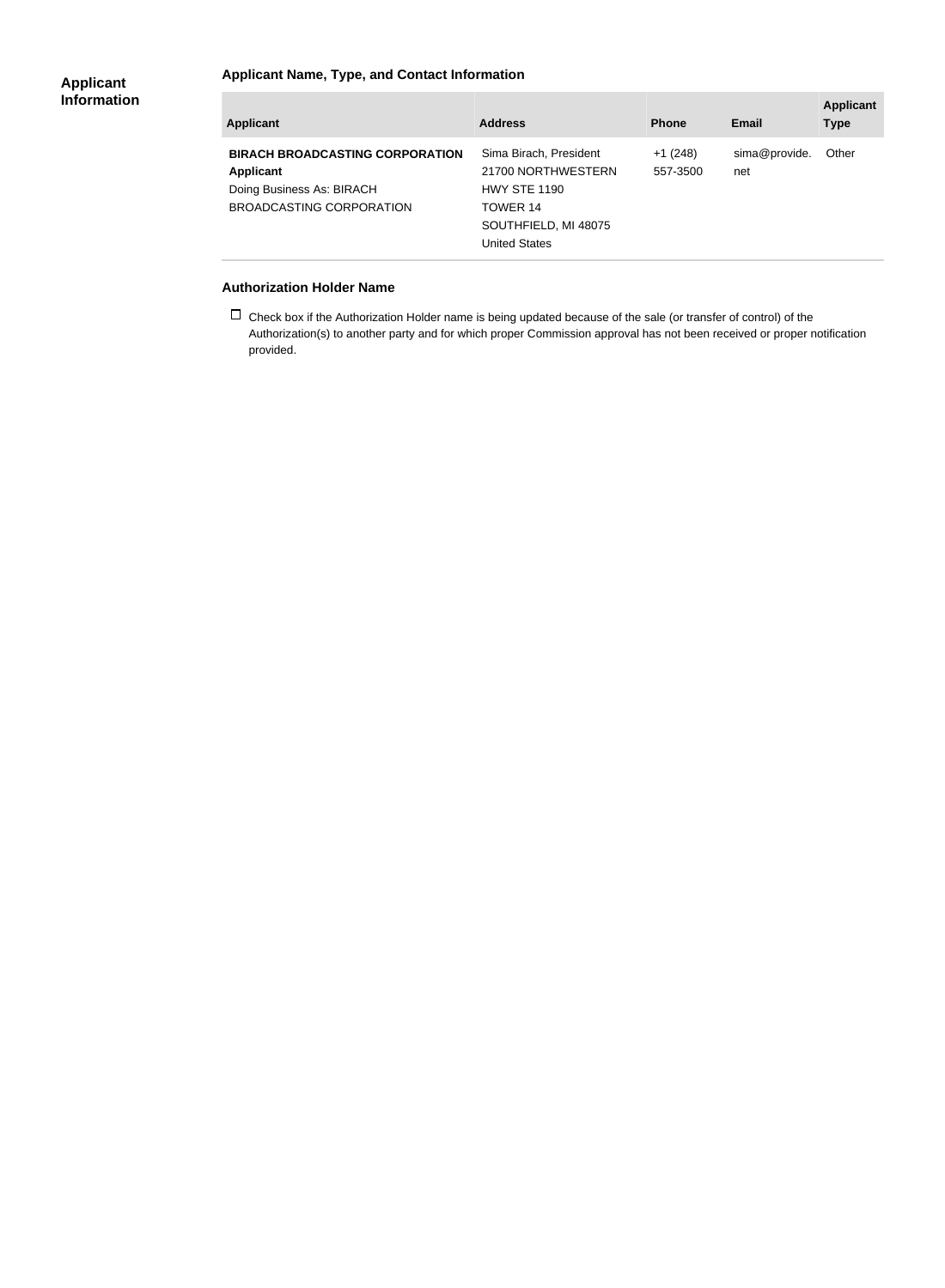| <b>Contact</b><br><b>Representatives</b><br>(2) | <b>Contact Name</b>                                                      | <b>Address</b>                                                                                      | <b>Phone</b>            | <b>Email</b>             | <b>Contact Type</b>         |
|-------------------------------------------------|--------------------------------------------------------------------------|-----------------------------------------------------------------------------------------------------|-------------------------|--------------------------|-----------------------------|
|                                                 | <b>Bruce Bellamy Bellamy</b><br>Munn-Reese                               | <b>Bruce Bellamy</b><br><b>PO Box 220</b><br>Coldwater, MI 49036<br><b>United States</b>            | +1 (517) 278-<br>7339   | bruce@munn-reese.<br>com | Technical<br>Representative |
|                                                 | Esq. John C Trent C Trent,<br>Esq<br>Putbrese Hunsaker & Trent, P.<br>C. | John C. Trent, Esq.<br>200 South Church<br>Street<br>Woodstock, VA<br>22664<br><b>United States</b> | $+1$ (540) 459-<br>7646 | fccman3@shentel.<br>net  | Legal Representative        |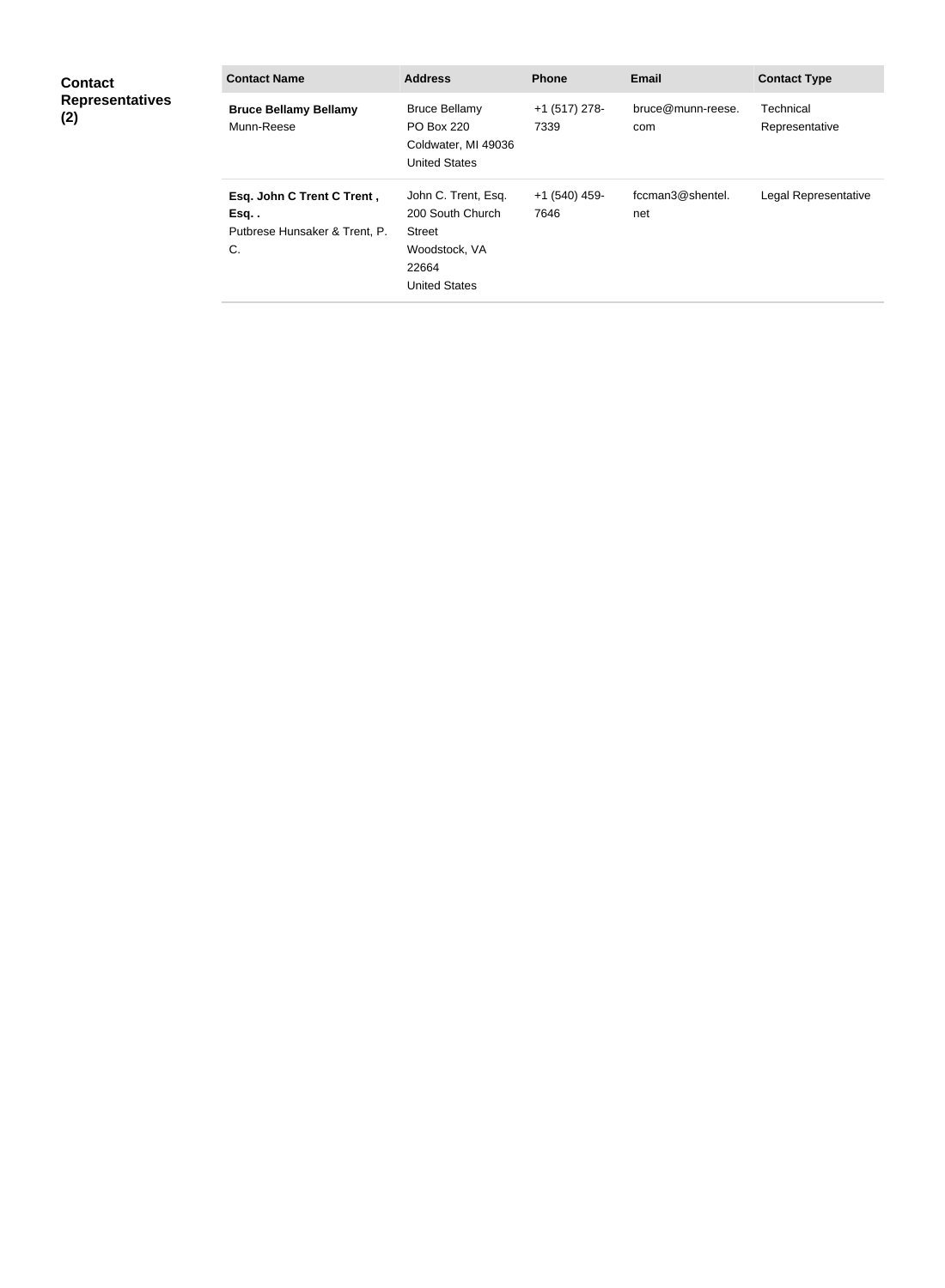| <b>Channel and</b> |  |
|--------------------|--|
| <b>Facility</b>    |  |
| <b>Information</b> |  |

| <b>Section</b>     | <b>Question</b>       | <b>Response</b> |
|--------------------|-----------------------|-----------------|
| Facility ID        | 14152                 |                 |
| <b>State</b>       | California            |                 |
| City               | <b>LUCERNE VALLEY</b> |                 |
| <b>LPD Channel</b> | 30                    |                 |

## **Primary station proposed to be rebroadcast:**

**Facility Id Call Sign City State**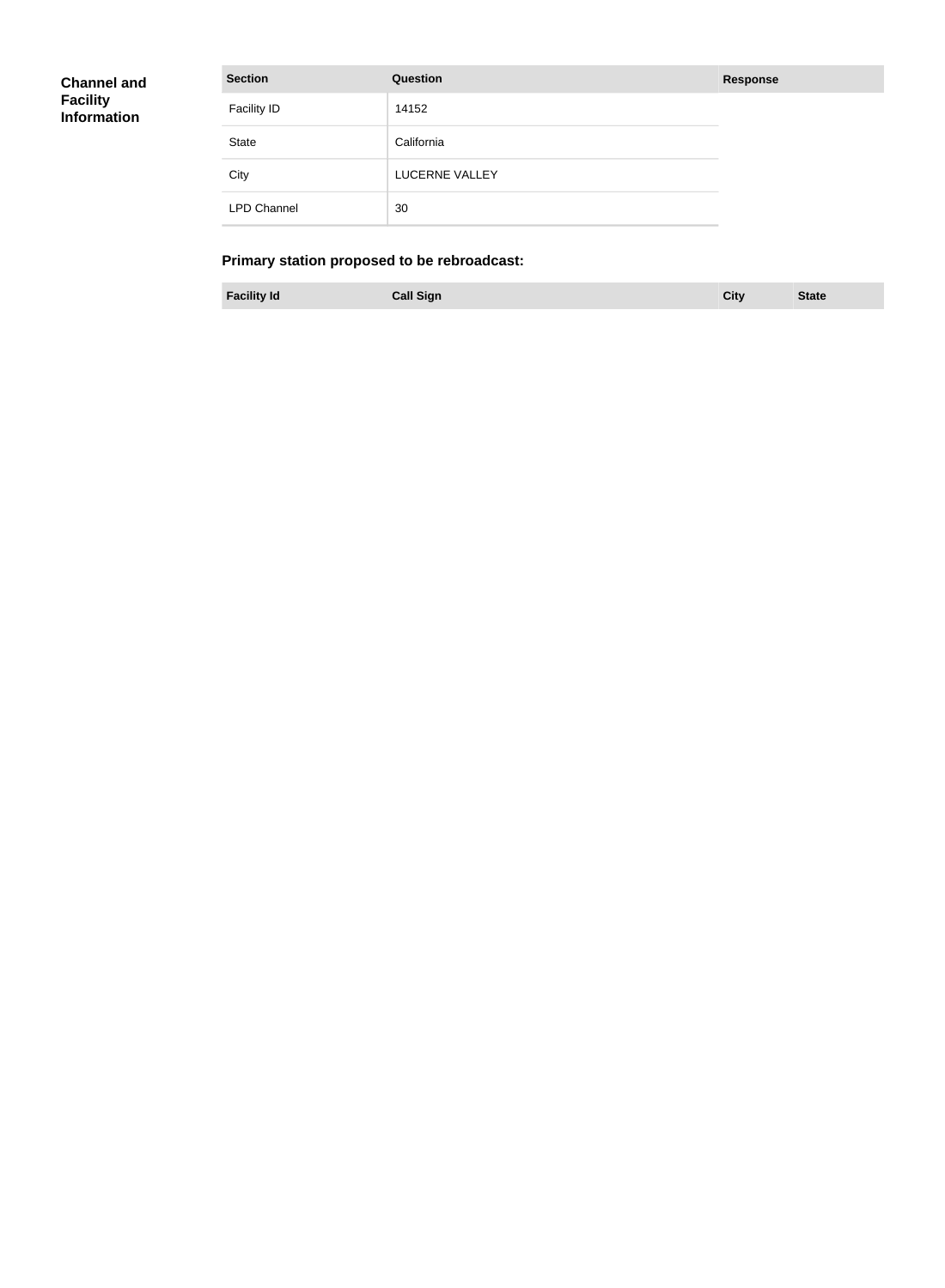| <b>Antenna Location</b><br>Data | <b>Section</b>                           | <b>Question</b>                                                    | <b>Response</b>                          |
|---------------------------------|------------------------------------------|--------------------------------------------------------------------|------------------------------------------|
|                                 | <b>Antenna Structure</b><br>Registration | Do you have an FCC Antenna Structure Registration (ASR)<br>Number? | <b>No</b>                                |
|                                 |                                          | <b>ASR Number</b>                                                  |                                          |
|                                 | <b>Coordinates (NAD83)</b>               | Latitude                                                           | 33° 51' 58.0" N+                         |
|                                 |                                          | Longitude                                                          | 116° 26' 03.0" W-                        |
|                                 |                                          | Structure Type                                                     | TOWER-A free standing or<br>guyed struct |
|                                 |                                          | <b>Overall Structure Height</b>                                    | 15 meters                                |
|                                 |                                          | <b>Support Structure Height</b>                                    | 15 meters                                |
|                                 |                                          | <b>Ground Elevation (AMSL)</b>                                     | 463 meters                               |
|                                 | <b>Antenna Data</b>                      | Height of Radiation Center Above Ground Level                      | 10 meters                                |
|                                 |                                          | Height of Radiation Center Above Mean Sea Level                    | 473 meters                               |
|                                 |                                          | <b>Effective Radiated Power</b>                                    | 15 kW                                    |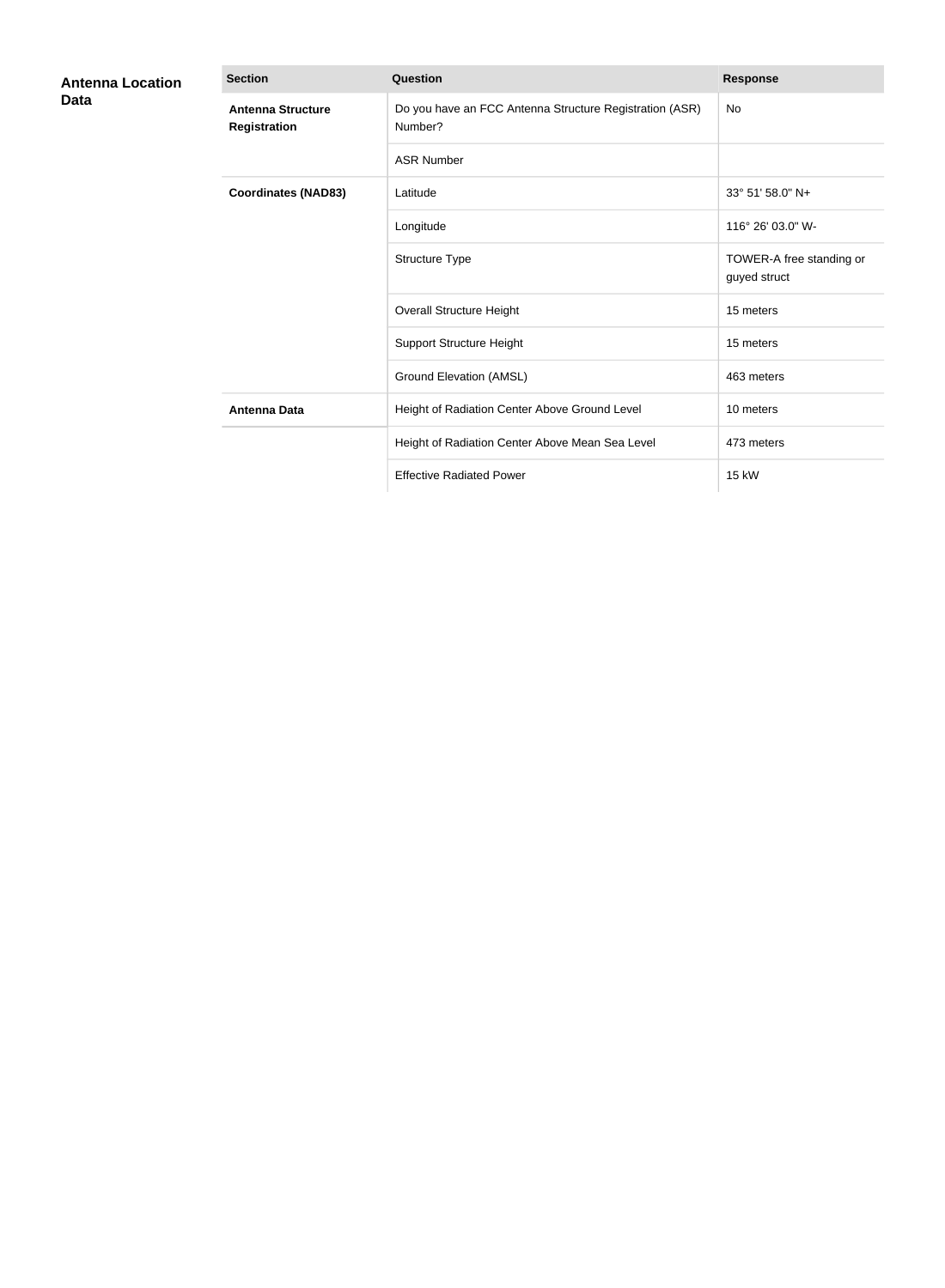| Antenna<br><b>Technical Data</b> | <b>Section</b>                               | Question                                                                                                                                            | <b>Response</b>           |
|----------------------------------|----------------------------------------------|-----------------------------------------------------------------------------------------------------------------------------------------------------|---------------------------|
|                                  | <b>Antenna Type</b>                          | Antenna Type                                                                                                                                        | <b>Directional Custom</b> |
|                                  |                                              | Do you have an Antenna ID?                                                                                                                          | Yes                       |
|                                  |                                              | Antenna ID                                                                                                                                          | 20059                     |
|                                  | Antenna Manufacturer and                     | Manufacturer:                                                                                                                                       | <b>MCI</b>                |
|                                  | <b>Model</b>                                 | Model                                                                                                                                               | 955314                    |
|                                  |                                              | Rotation                                                                                                                                            | 165 degrees               |
|                                  |                                              | <b>Electrical Beam Tilt</b>                                                                                                                         | Not Applicable            |
|                                  |                                              | <b>Mechanical Beam Tilt</b>                                                                                                                         | Not Applicable            |
|                                  |                                              | toward azimuth                                                                                                                                      |                           |
|                                  |                                              | Polarization                                                                                                                                        | Horizontal                |
|                                  | <b>Elevation Radiation</b><br><b>Pattern</b> | Does the proposed antenna propose elevation radiation<br>patterns that vary with azimuth for reasons other than the<br>use of mechanical beam tilt? | <b>No</b>                 |
|                                  |                                              | Uploaded file for elevation antenna (or radiation) pattern<br>data                                                                                  |                           |
|                                  |                                              | Out-of-Channel Emission Mask:                                                                                                                       | <b>Full Service</b>       |

## **Directional Antenna Relative Field Values (Pre-rotated Pattern)**

| <b>Degree</b> | Value       | <b>Degree</b> | <b>Value</b> | <b>Degree</b> | Value | <b>Degree</b> | Value |
|---------------|-------------|---------------|--------------|---------------|-------|---------------|-------|
| $\pmb{0}$     | $\mathbf 1$ | 90            | $\mathbf 1$  | 180           | 0.01  | 270           | 0.01  |
| 10            | 0.947       | 100           | 0.967        | 190           | 0.01  | 280           | 0.021 |
| 20            | 0.793       | 110           | 0.872        | 200           | 0.01  | 290           | 0.094 |
| 30            | 0.756       | 120           | 0.729        | 210           | 0.01  | 300           | 0.218 |
| 40            | 0.902       | 130           | 0.556        | 220           | 0.01  | 310           | 0.378 |
| 50            | 0.902       | 140           | 0.378        | 230           | 0.01  | 320           | 0.556 |
| 60            | 0.756       | 150           | 0.218        | 240           | 0.01  | 330           | 0.729 |
| 70            | 0.793       | 160           | 0.094        | 250           | 0.01  | 340           | 0.872 |
| 80            | 0.947       | 170           | 0.021        | 260           | 0.01  | 350           | 0.967 |

### **Additional Azimuths**

| <b>Degree</b> | V <sub>A</sub> |
|---------------|----------------|
| 65            | 0.74           |
| 45            | 0.933          |
| 25            | 0.74           |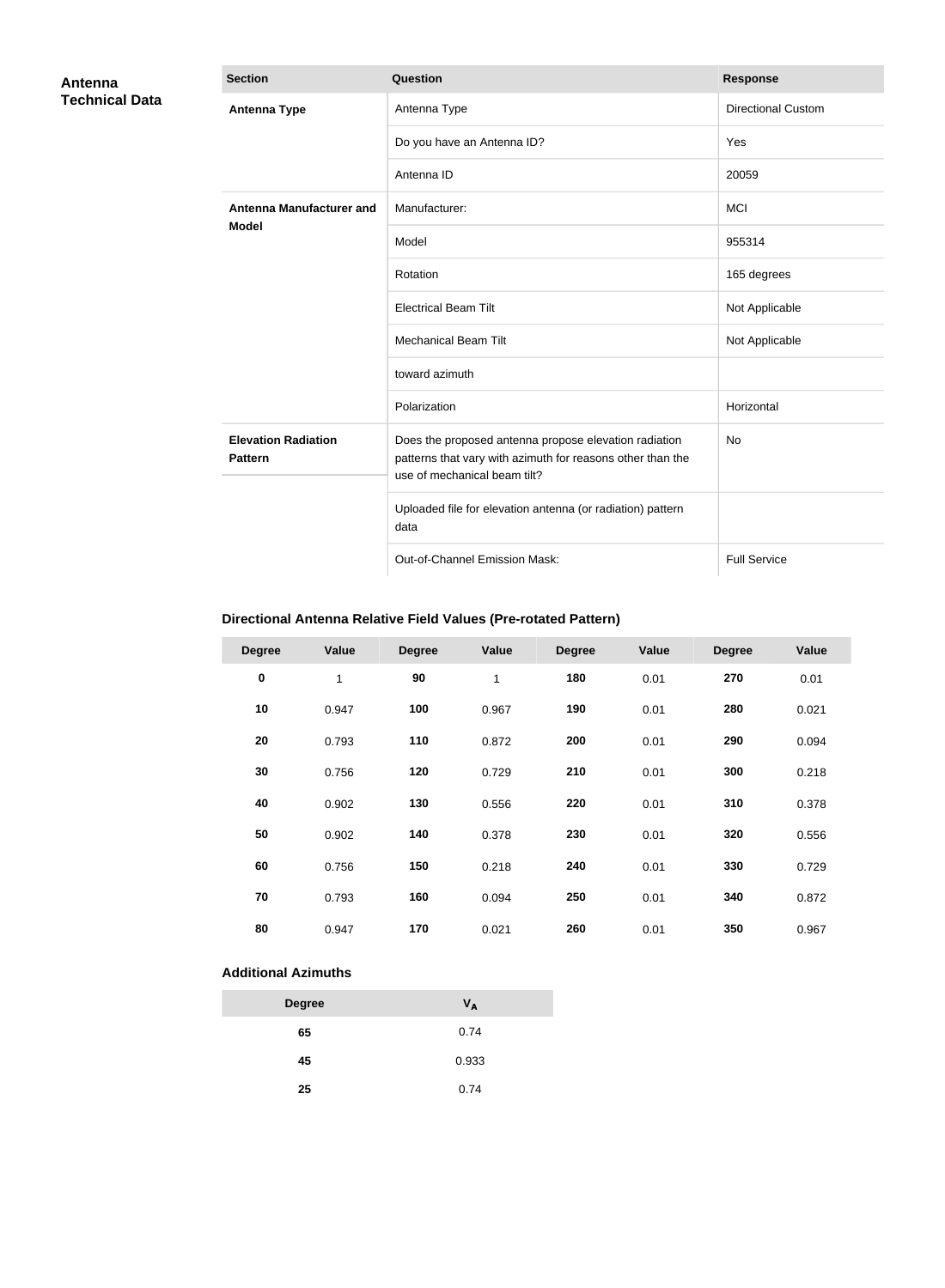| <b>Certification</b> | <b>Section</b>                                    | Question                                                                                                                                                                                                                                                                                                                                                                                                                                                                                                                                                                                                                                                                                                                                                                                                                                                  | <b>Response</b>                               |
|----------------------|---------------------------------------------------|-----------------------------------------------------------------------------------------------------------------------------------------------------------------------------------------------------------------------------------------------------------------------------------------------------------------------------------------------------------------------------------------------------------------------------------------------------------------------------------------------------------------------------------------------------------------------------------------------------------------------------------------------------------------------------------------------------------------------------------------------------------------------------------------------------------------------------------------------------------|-----------------------------------------------|
|                      | <b>General Certification</b><br><b>Statements</b> | The Applicant waives any claim to the use of any particular<br>frequency or of the electromagnetic spectrum as against the<br>regulatory power of the United States because of the<br>previous use of the same, whether by authorization or<br>otherwise, and requests an Authorization in accordance with<br>this application (See Section 304 of the Communications Act<br>of 1934, as amended.).                                                                                                                                                                                                                                                                                                                                                                                                                                                       |                                               |
|                      |                                                   | The Applicant certifies that neither the Applicant nor any<br>other party to the application is subject to a denial of Federal<br>benefits pursuant to §5301 of the Anti-Drug Abuse Act of<br>1988, 21 U.S.C. §862, because of a conviction for<br>possession or distribution of a controlled substance. This<br>certification does not apply to applications filed in services<br>exempted under §1.2002(c) of the rules, 47 CFR. See §1.<br>2002(b) of the rules, 47 CFR §1.2002(b), for the definition of<br>"party to the application" as used in this certification §1.2002<br>(c). The Applicant certifies that all statements made in this<br>application and in the exhibits, attachments, or documents<br>incorporated by reference are material, are part of this<br>application, and are true, complete, correct, and made in<br>good faith.   |                                               |
|                      | <b>Authorized Party to Sign</b>                   | <b>FAILURE TO SIGN THIS APPLICATION MAY RESULT IN</b><br>DISMISSAL OF THE APPLICATION AND FORFEITURE<br>OF ANY FEES PAID<br>Upon grant of this application, the Authorization Holder may<br>be subject to certain construction or coverage requirements.<br>Failure to meet the construction or coverage requirements<br>will result in automatic cancellation of the Authorization.<br>Consult appropriate FCC regulations to determine the<br>construction or coverage requirements that apply to the type<br>of Authorization requested in this application.<br>WILLFUL FALSE STATEMENTS MADE ON THIS FORM<br>OR ANY ATTACHMENTS ARE PUNISHABLE BY FINE AND<br>/OR IMPRISONMENT (U.S. Code, Title 18, §1001) AND/OR<br>REVOCATION OF ANY STATION AUTHORIZATION (U.S.<br>Code, Title 47, §312(a)(1)), AND/OR FORFEITURE (U.S.<br>Code, Title 47, §503). |                                               |
|                      |                                                   | I certify that this application includes all required and<br>relevant attachments.                                                                                                                                                                                                                                                                                                                                                                                                                                                                                                                                                                                                                                                                                                                                                                        | Yes                                           |
|                      |                                                   | I declare, under penalty of perjury, that I am an authorized<br>representative of the above-named applicant for the<br>Authorization(s) specified above.                                                                                                                                                                                                                                                                                                                                                                                                                                                                                                                                                                                                                                                                                                  | Sima Birach Birach<br>President<br>07/30/2019 |